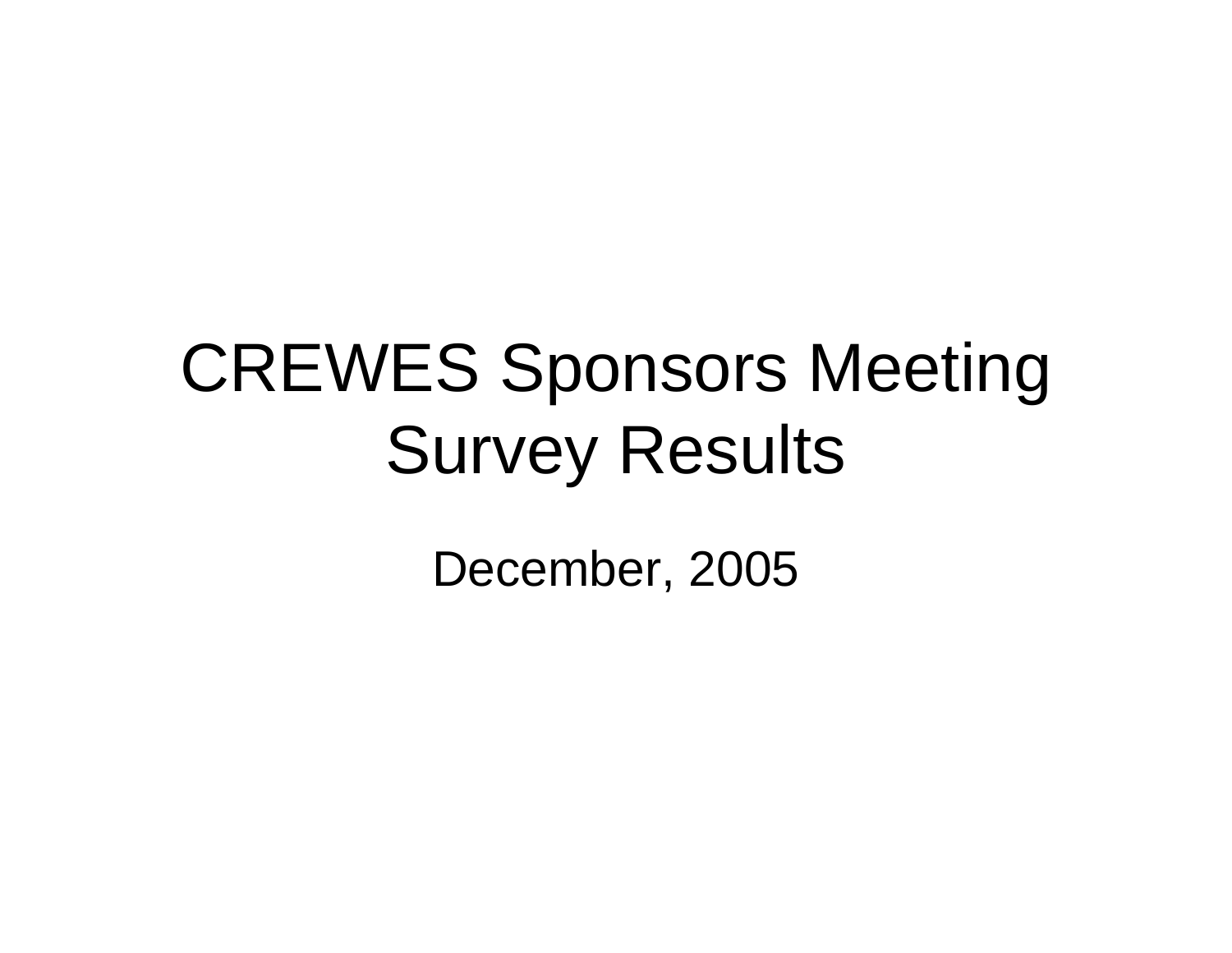## Sponsors Meeting Survey

- Each year the CREWES Sponsors are surveyed with regard to their company's interest in various areas of research
- Responses are given by a number from 0 (no interest) to 5 (great interest)
- The following is a tabulation of survey results for 2004 and 2005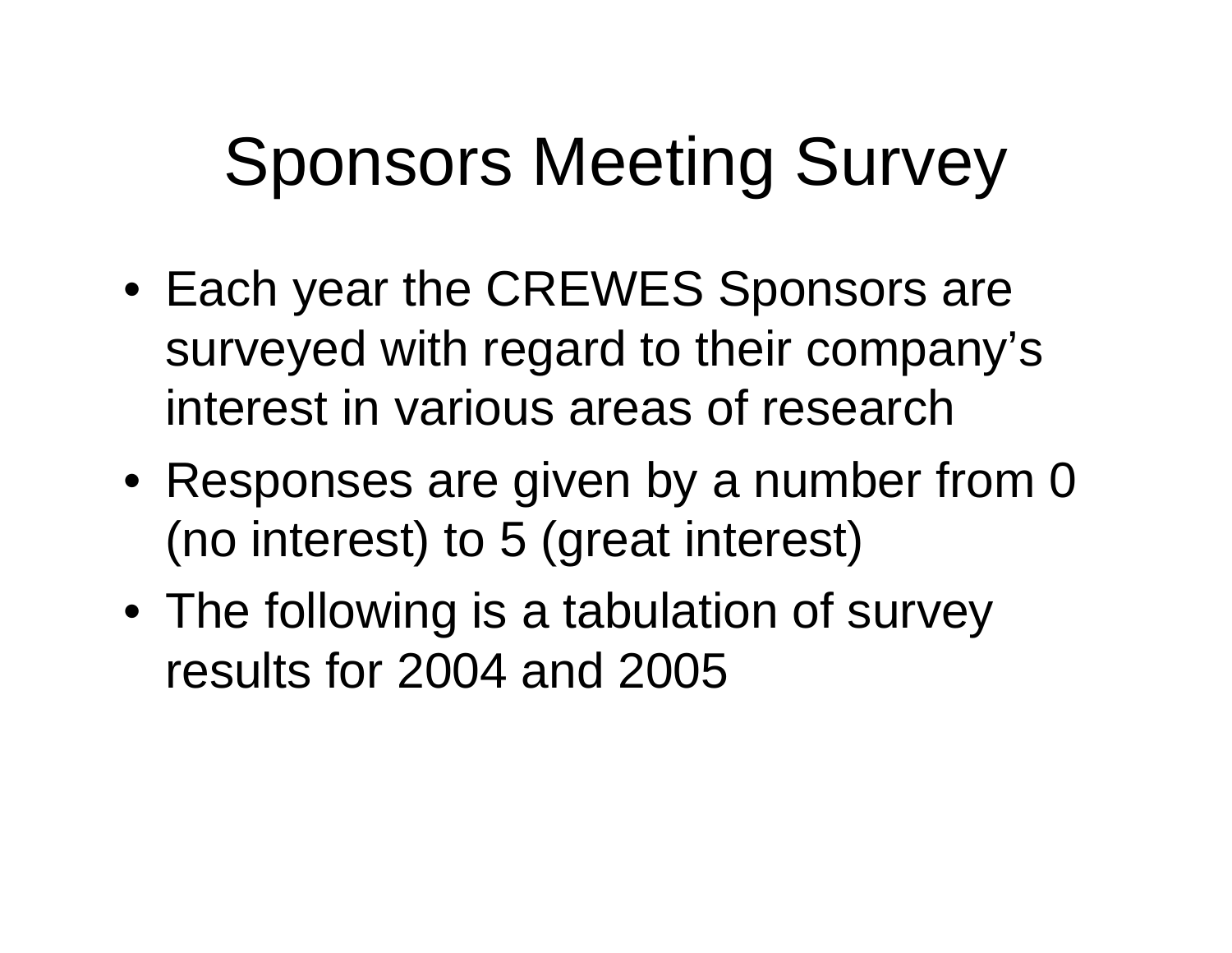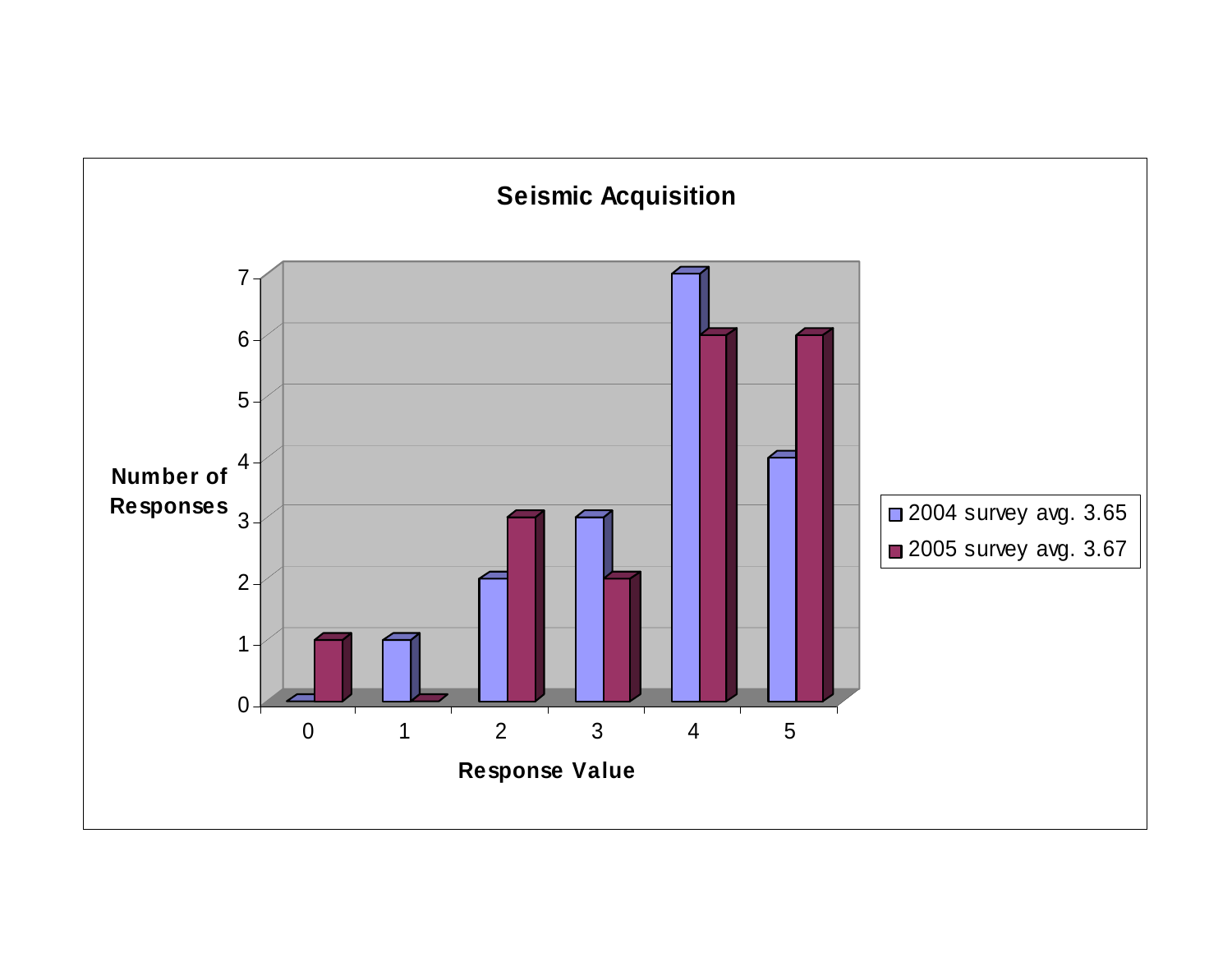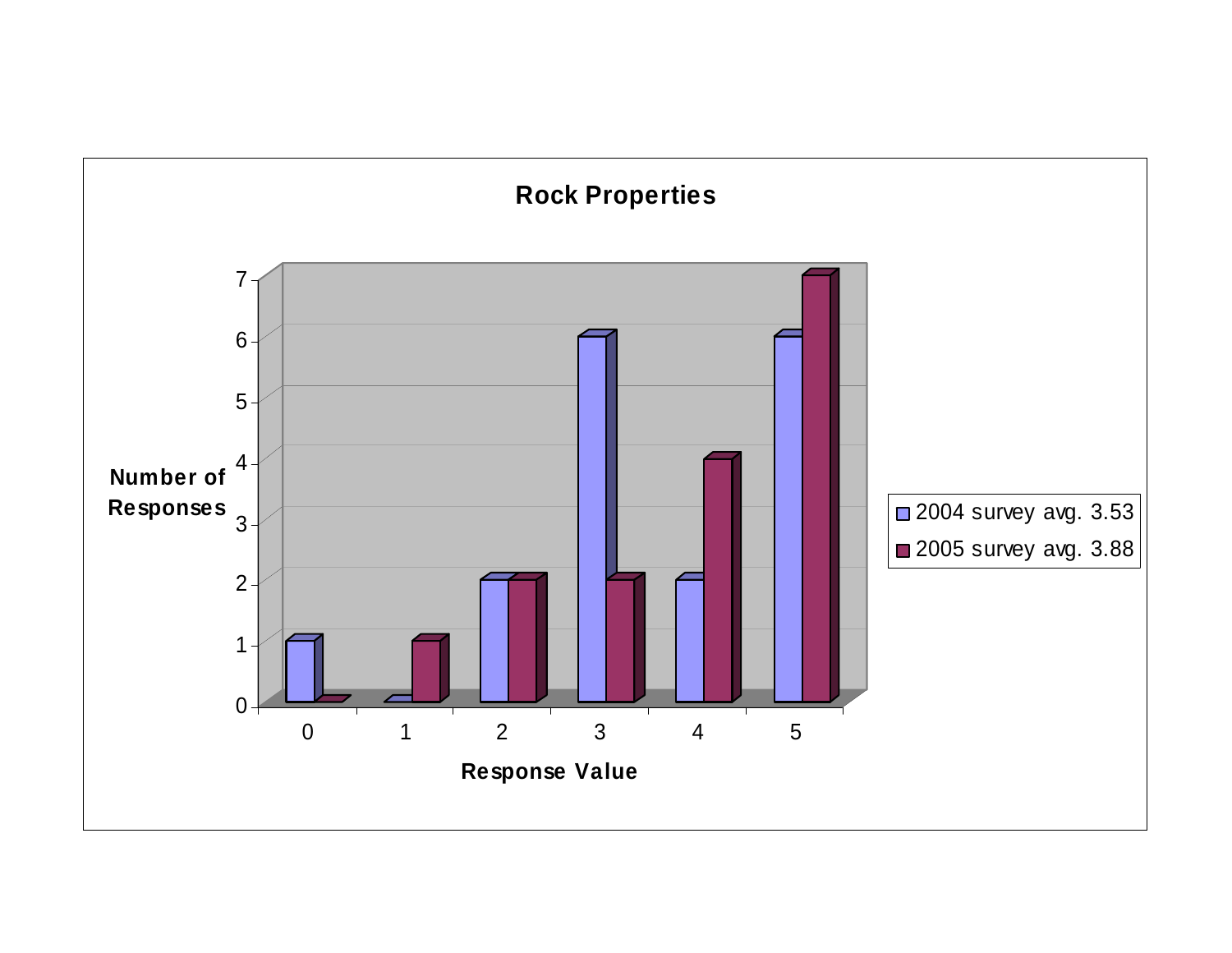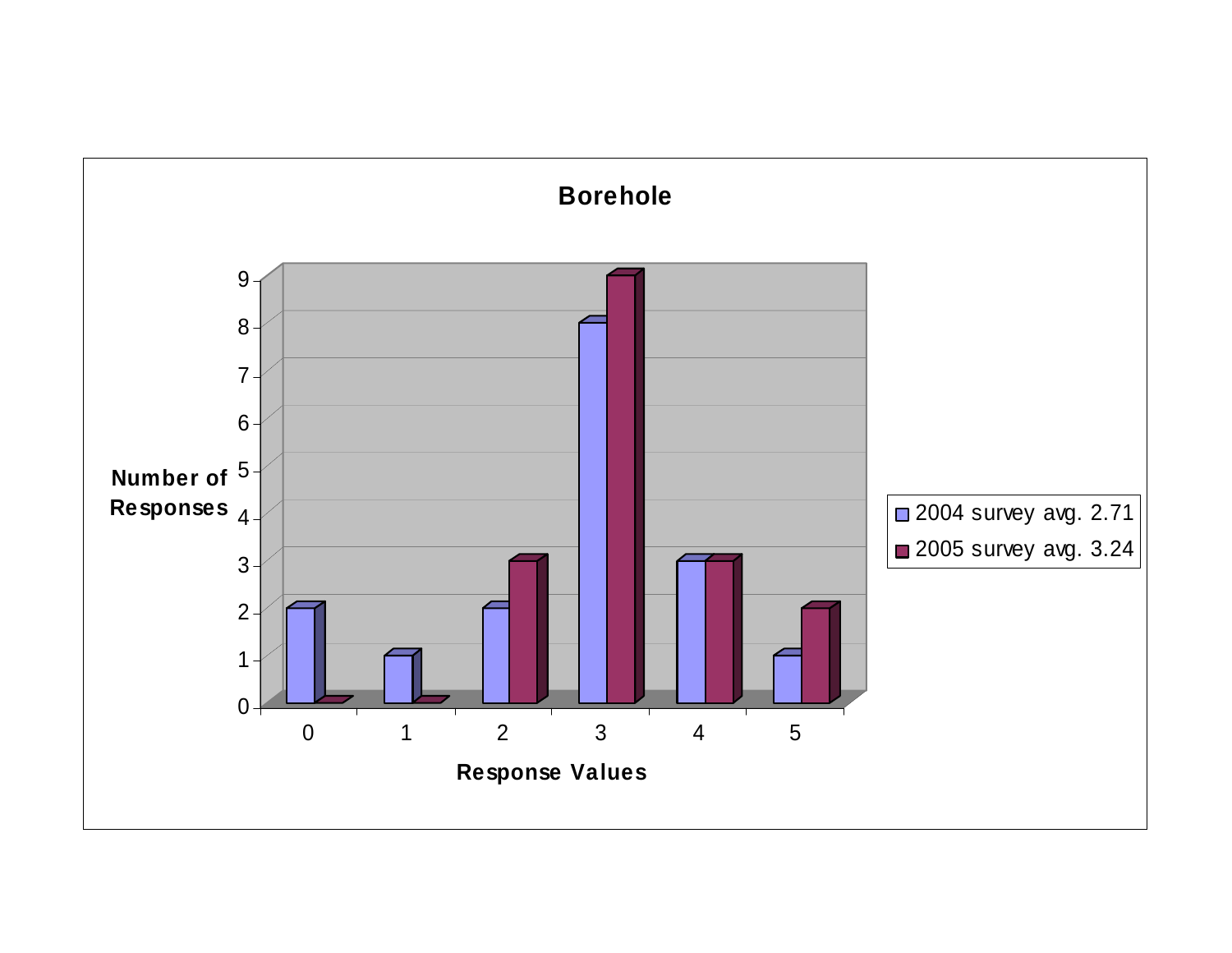![](_page_5_Figure_0.jpeg)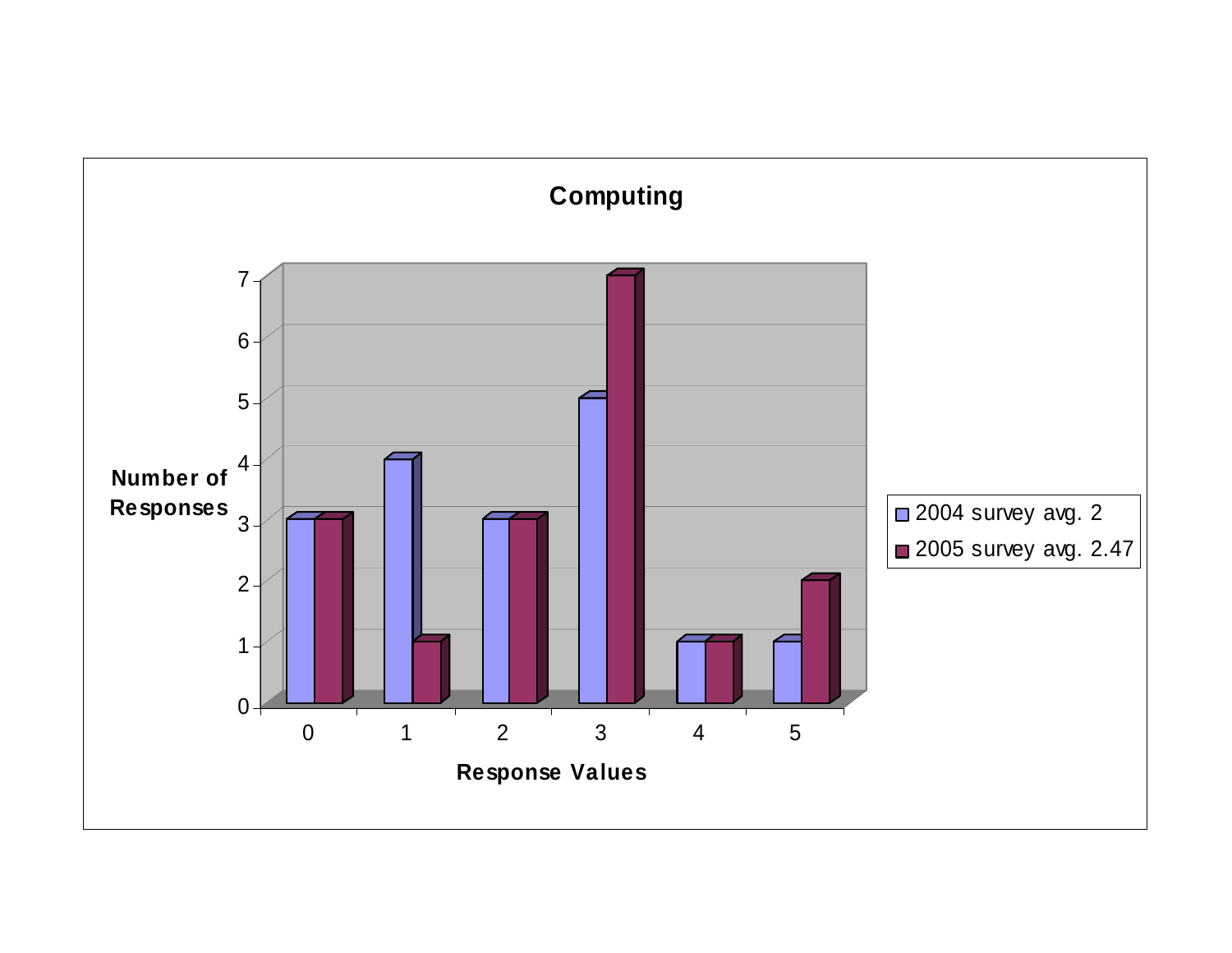![](_page_6_Figure_0.jpeg)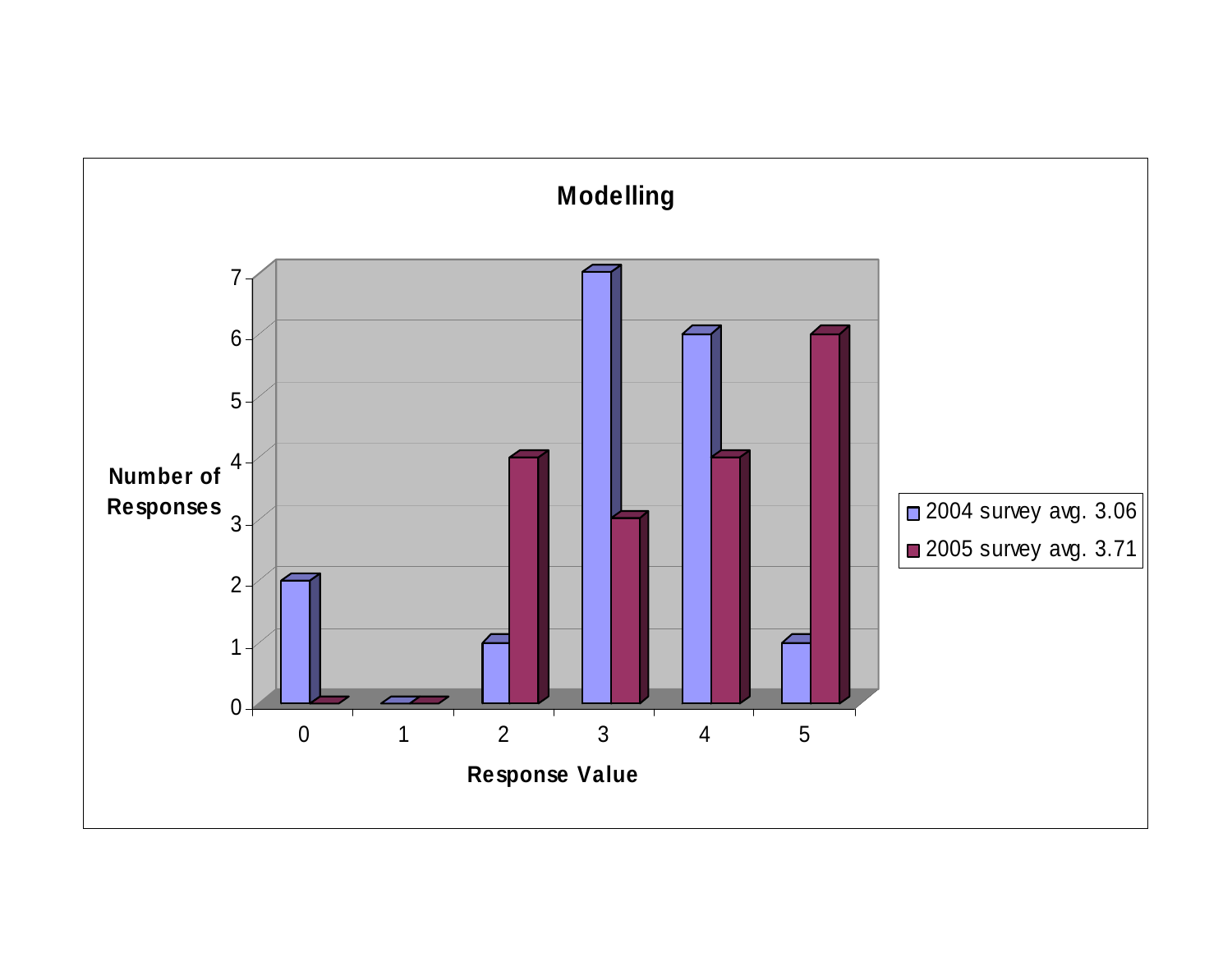![](_page_7_Figure_0.jpeg)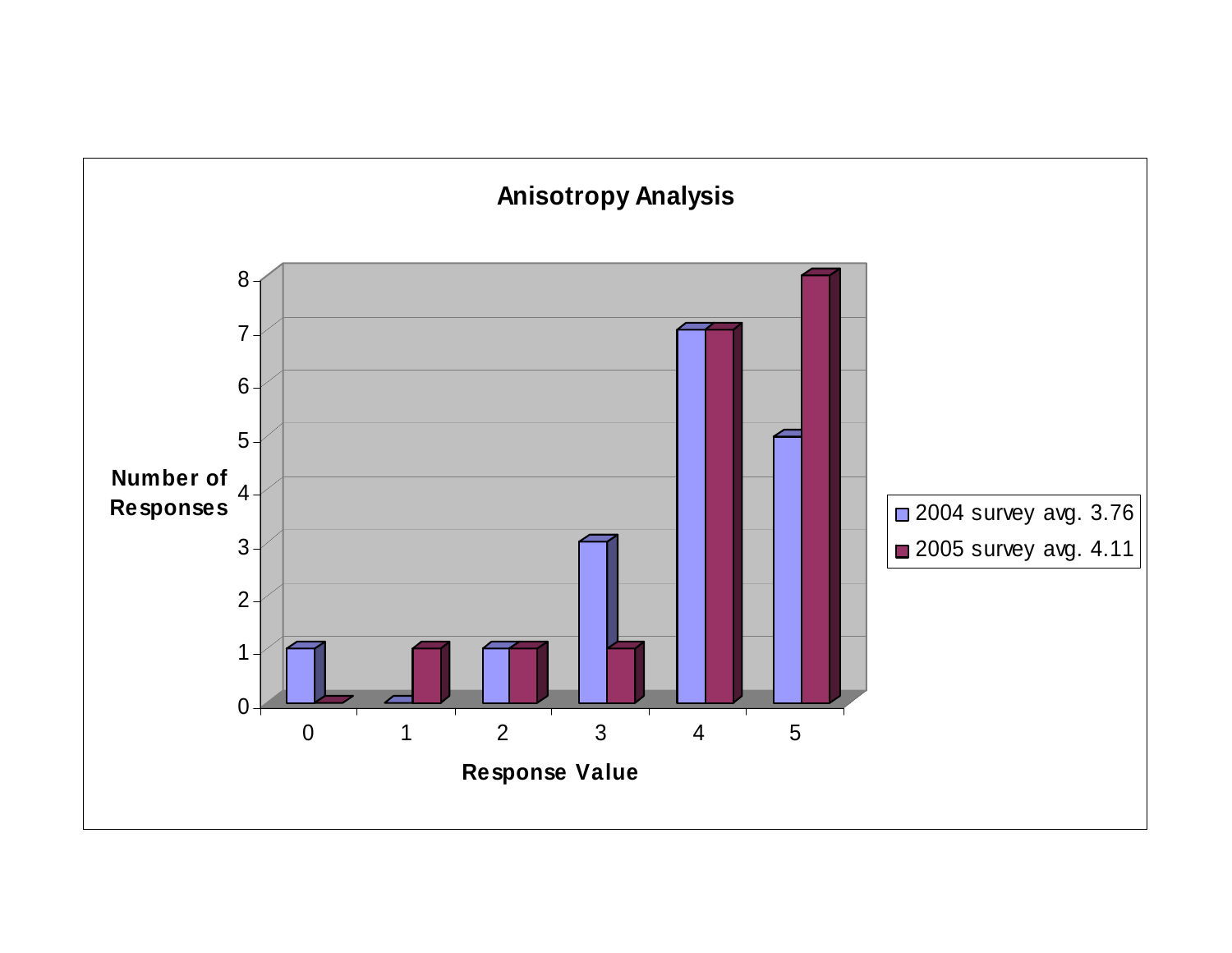![](_page_8_Figure_0.jpeg)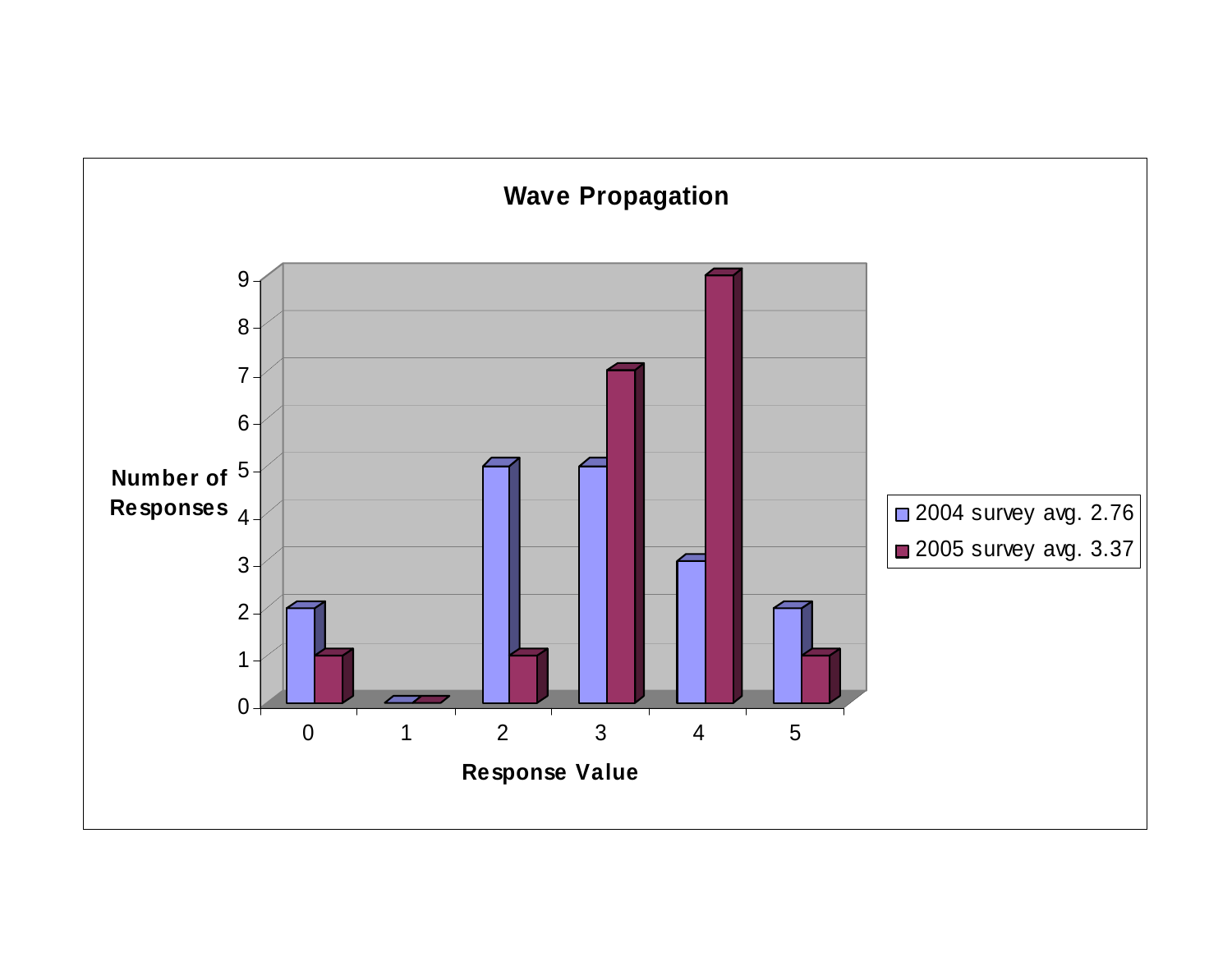![](_page_9_Figure_0.jpeg)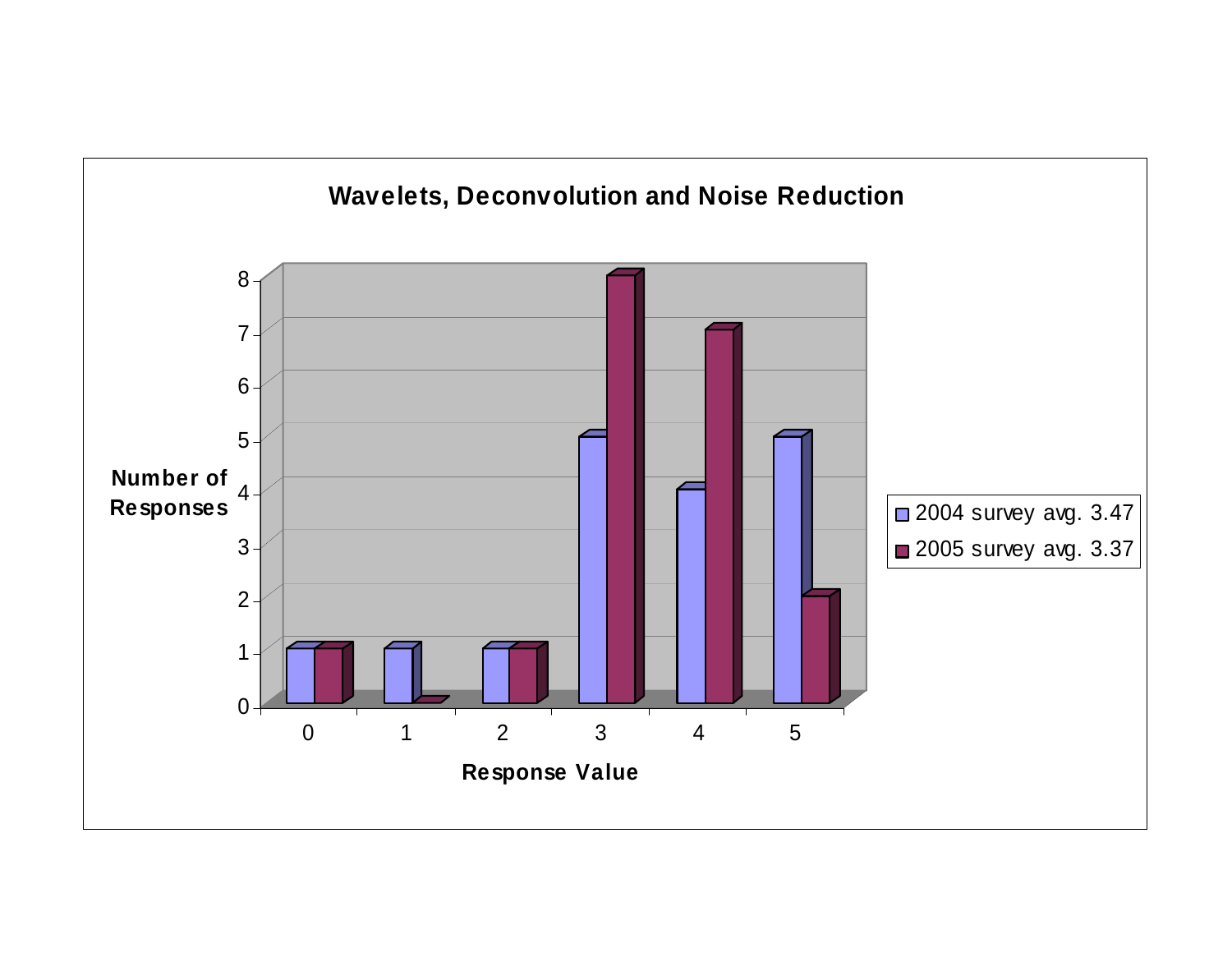![](_page_10_Figure_0.jpeg)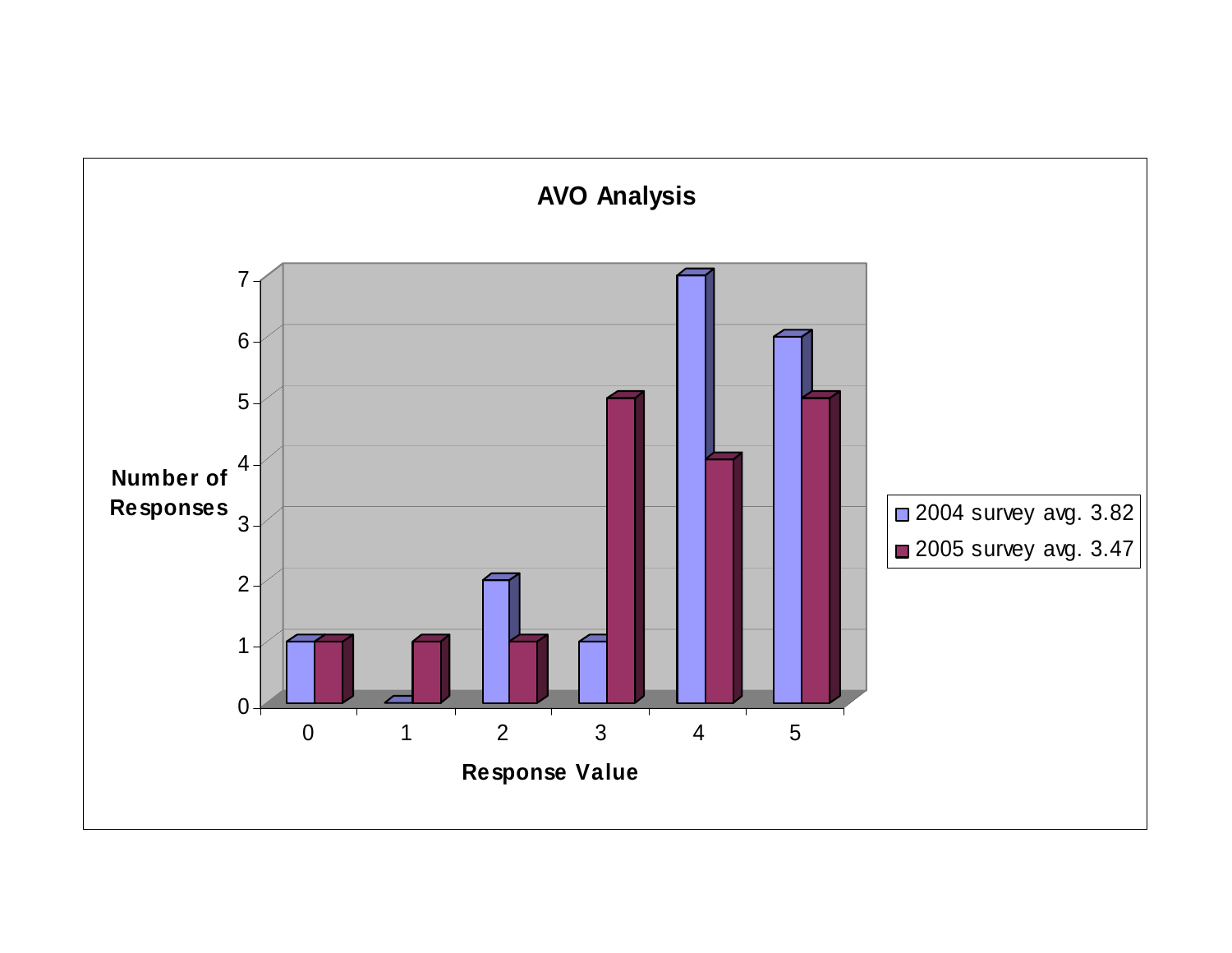![](_page_11_Figure_0.jpeg)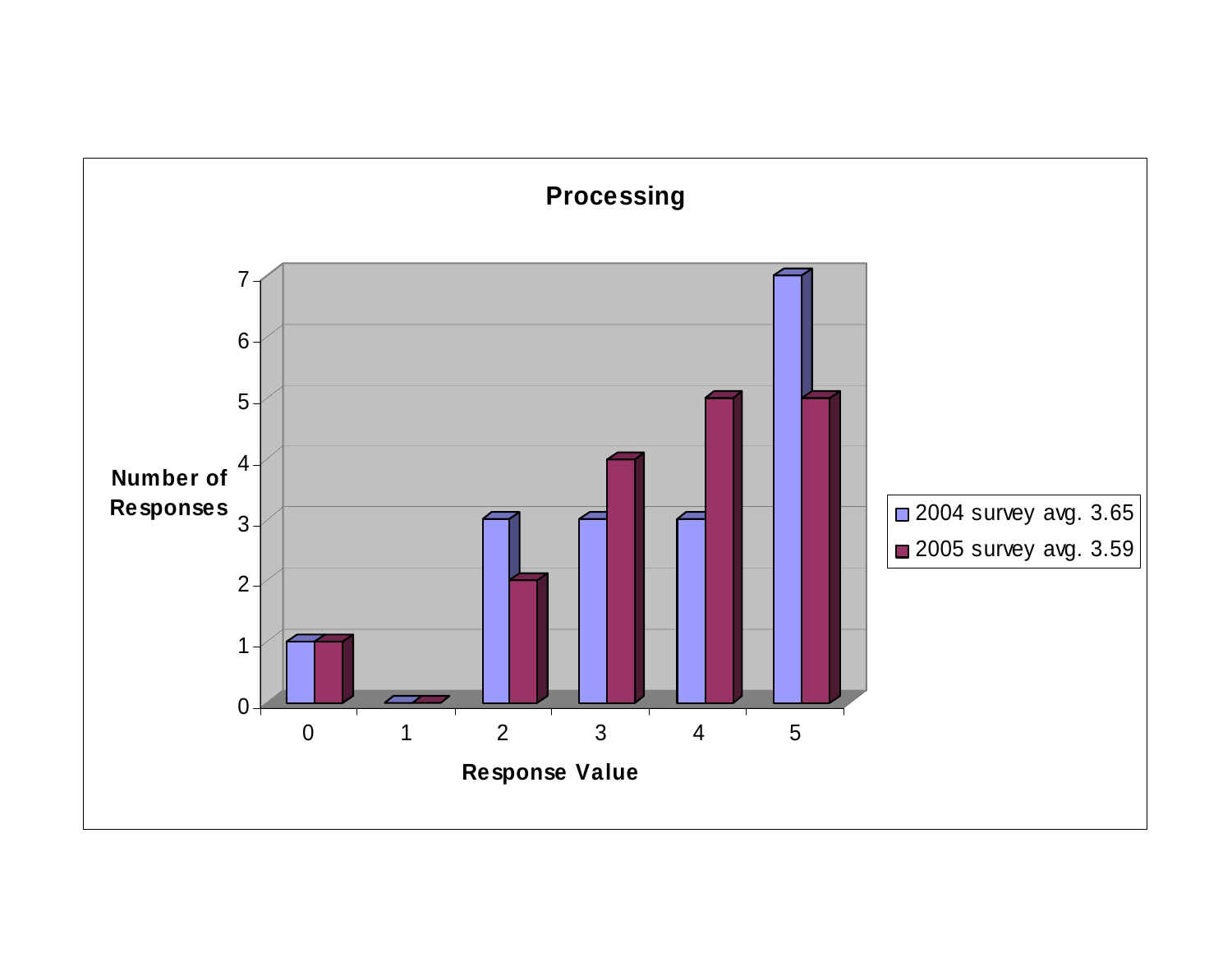![](_page_12_Figure_0.jpeg)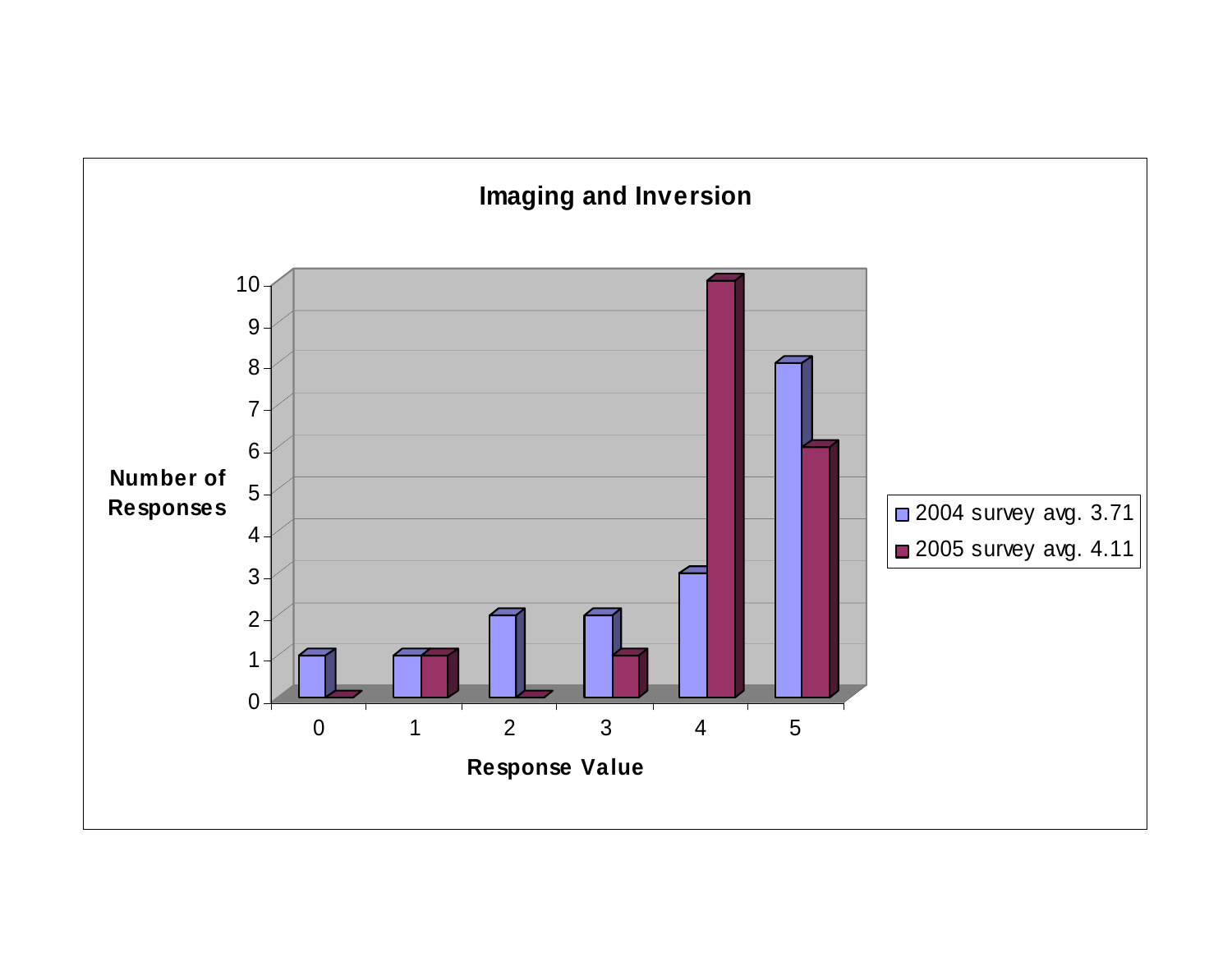![](_page_13_Figure_0.jpeg)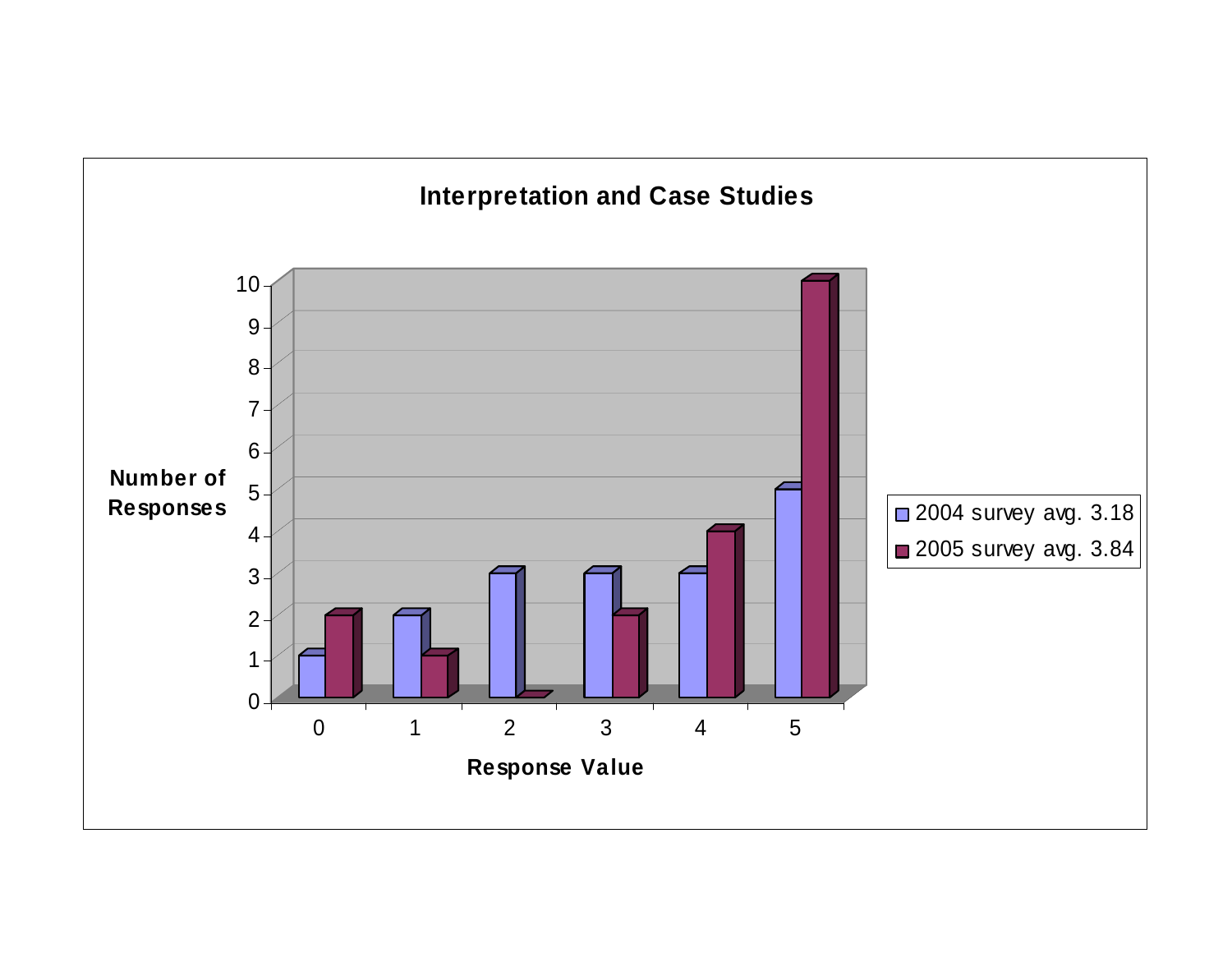![](_page_14_Figure_0.jpeg)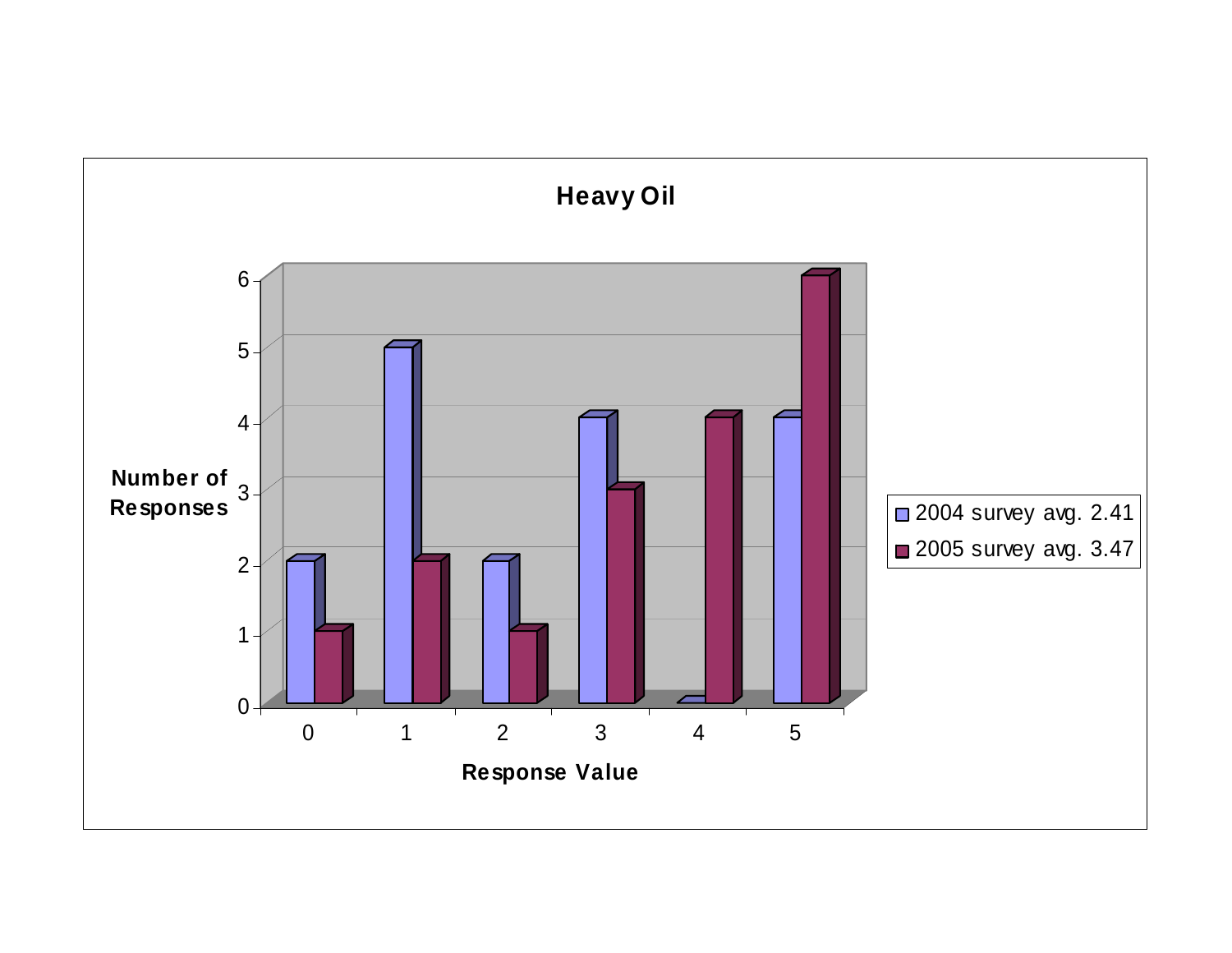![](_page_15_Figure_0.jpeg)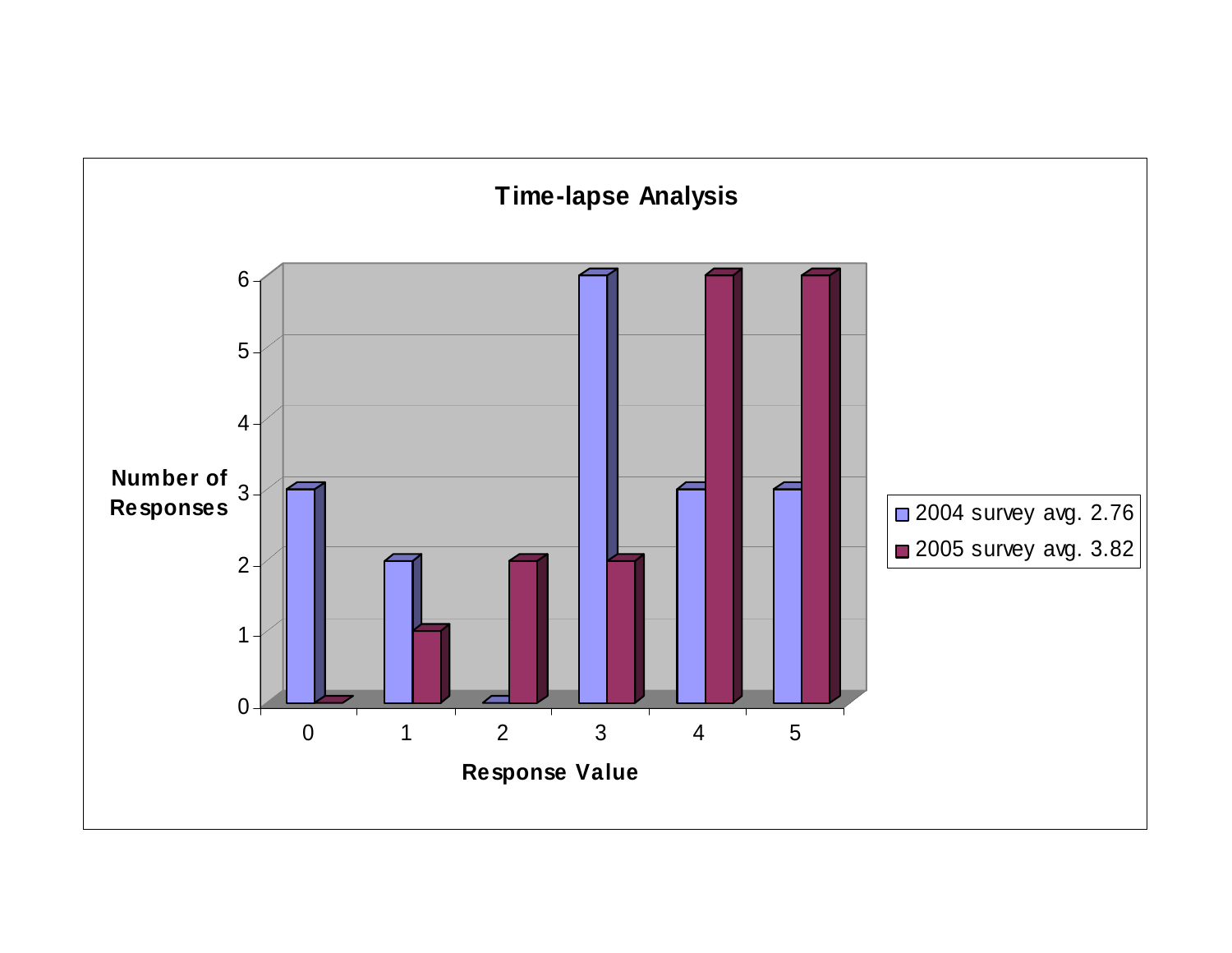![](_page_16_Figure_0.jpeg)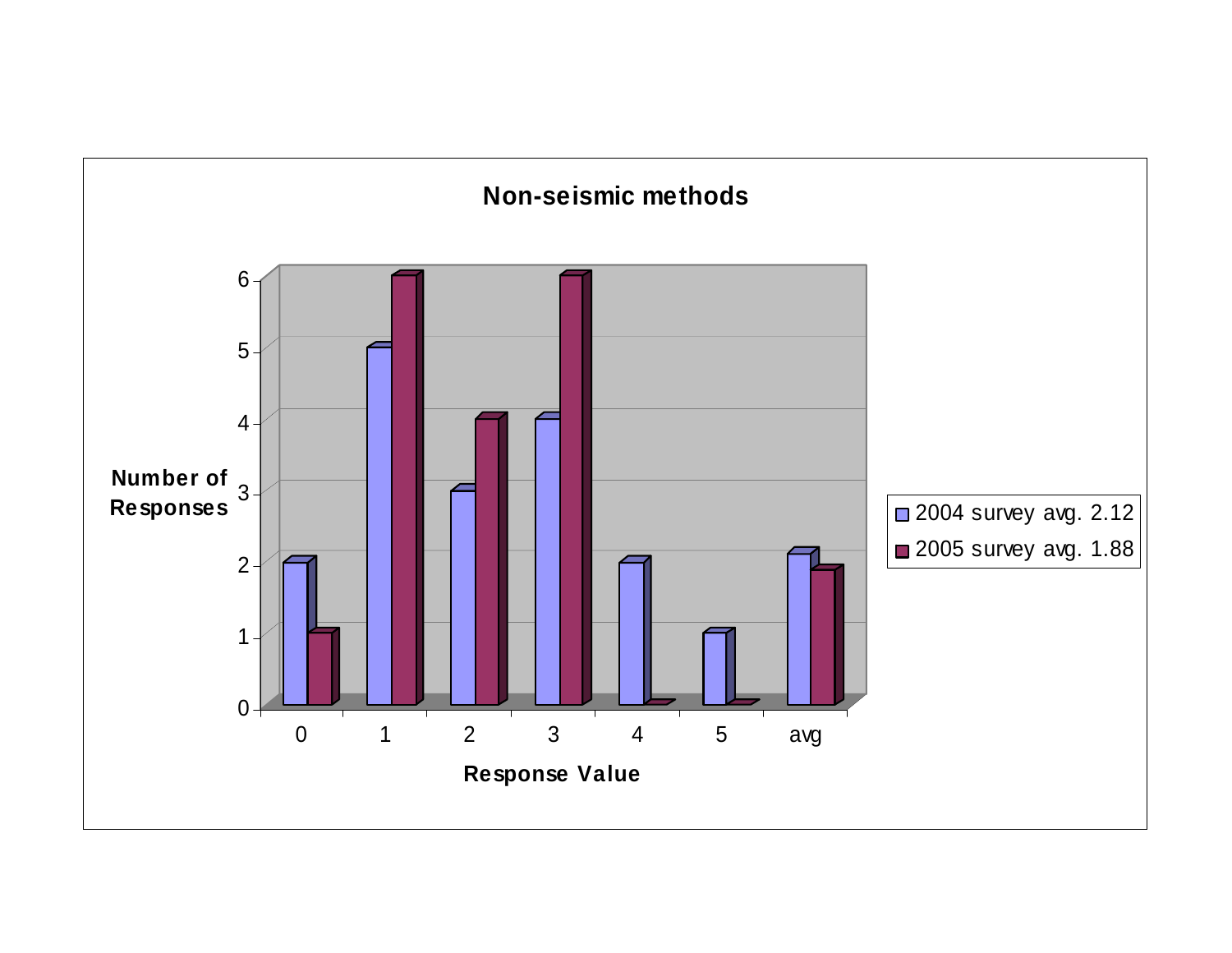![](_page_17_Figure_0.jpeg)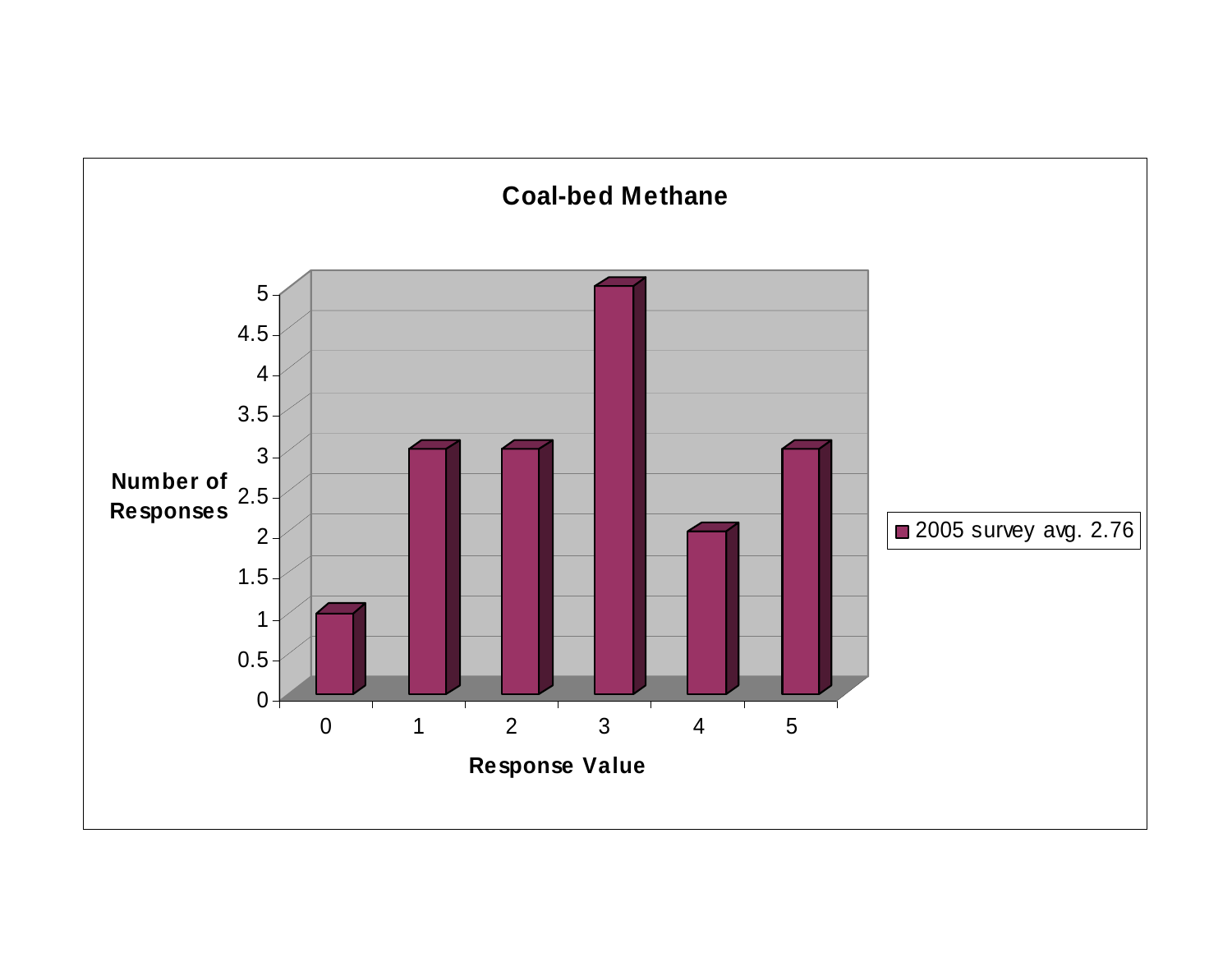![](_page_18_Figure_0.jpeg)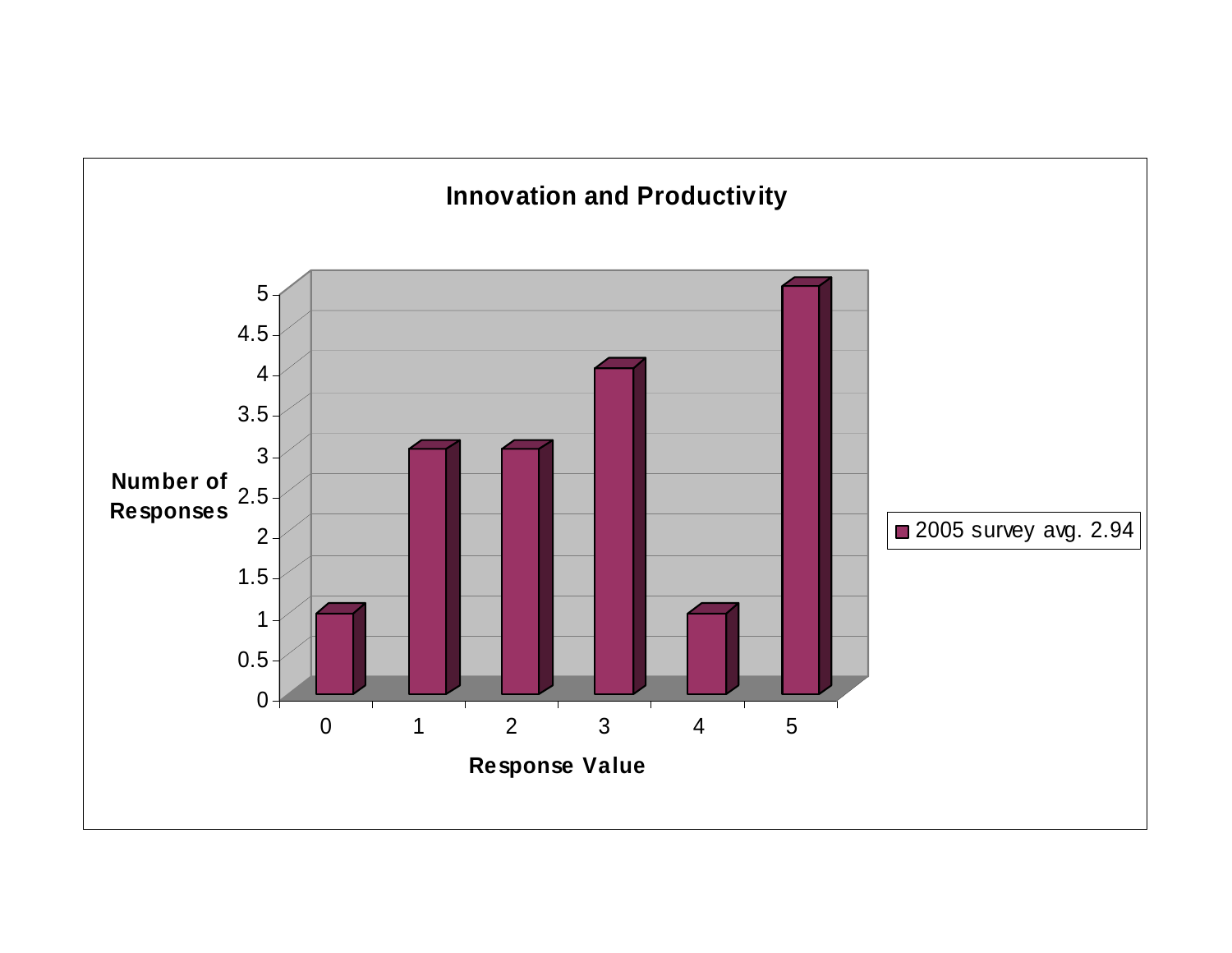![](_page_19_Figure_0.jpeg)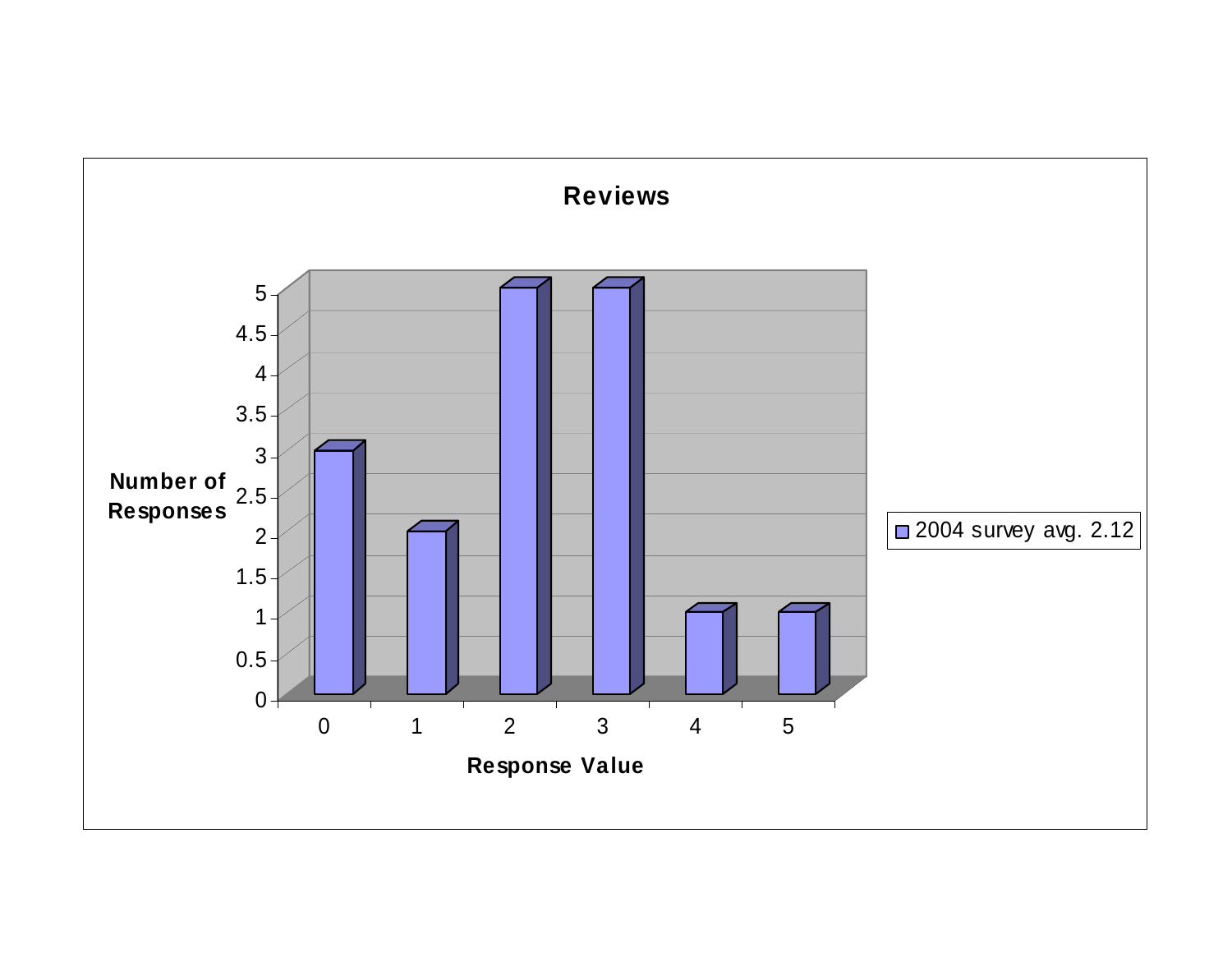## Average Responses: 0 to 5

| <b>Category</b>            | 2004 | 2005 | <b>Category</b>            | 2004           | 2005 |
|----------------------------|------|------|----------------------------|----------------|------|
| <b>Seismic Acquisition</b> | 3.41 | 3.67 | Processing                 | 3.65           | 3.59 |
| <b>Rock Properties</b>     | 3.53 | 3.88 | Imaging and Inversion      | 3.70           | 4.11 |
| <b>Borehole</b>            | 2.71 | 3.23 | Interpretation, Case       | 3.18           | 3.84 |
| Computing                  | 2.00 | 2.47 | <b>Studies</b>             |                |      |
| Modelling                  | 3.06 | 3.72 | <b>Heavy Oil</b>           | 2.41           | 3.47 |
| <b>Anisotropy Analysis</b> | 3.76 | 4.11 | <b>Coal-bed Methane</b>    | $\blacksquare$ | 2.76 |
| <b>Wave Propagation</b>    | 2.76 | 3.37 | <b>Time-lapse Analysis</b> | 2.76           | 3.82 |
| Wavelets, Decon,           | 2.94 | 3.37 | <b>Non-seismic Methods</b> | 2.12           | 1.88 |
| Noise Red.                 |      |      | <b>Reviews</b>             | 2.12           |      |
| <b>AVO Analysis</b>        | 3.82 | 3.47 | Innovation, Productivity   |                | 2.94 |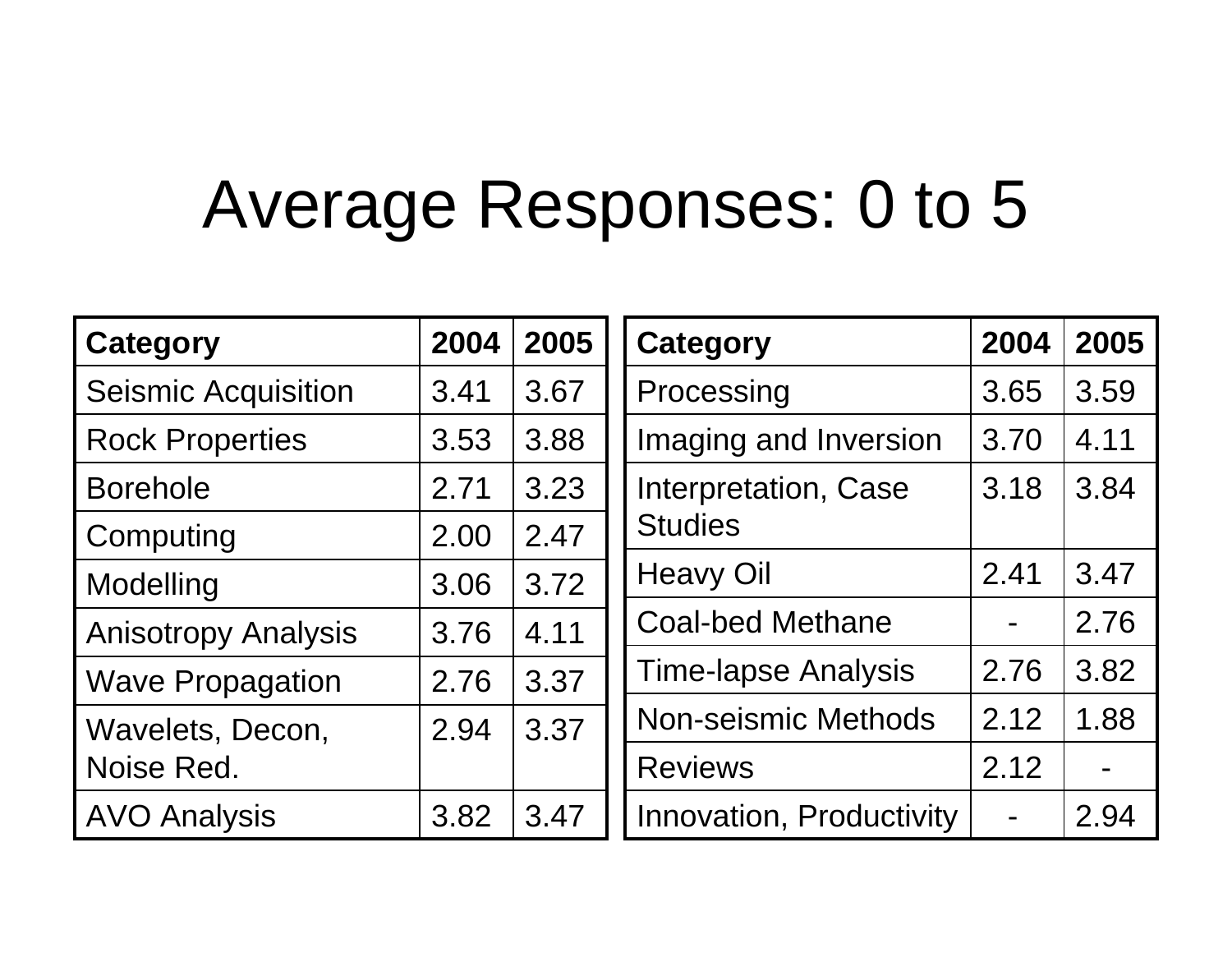![](_page_21_Figure_0.jpeg)